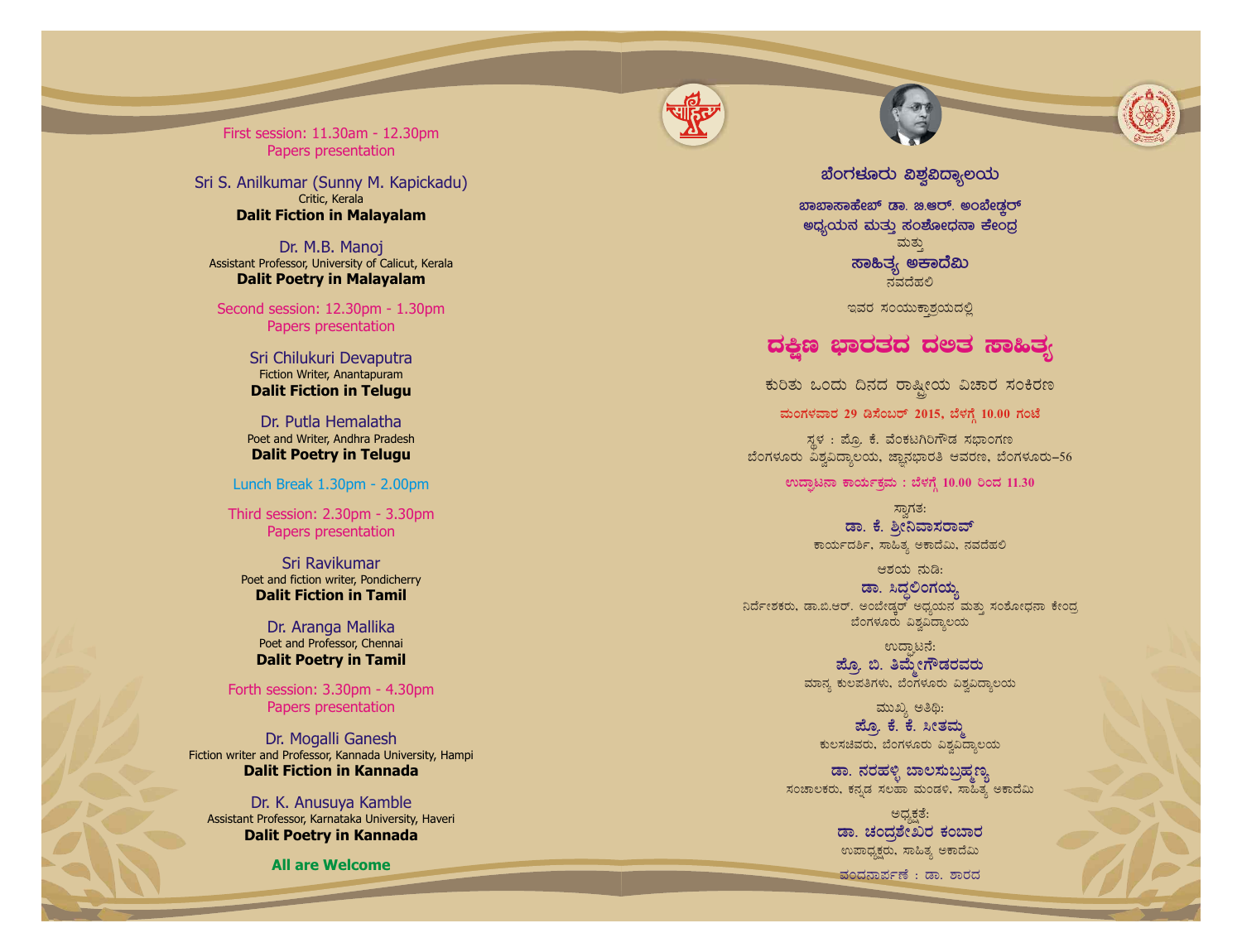

**ªÉÆzÀ®£ÉAiÀÄ UÉÆÃ¶×: 11.30 jAzÀ 12.30 ¥Àæ§AzsÀ ªÀÄAqÀ£É**

ವಿಮರ್ಶಕರು, ಕೇರಳ **ªÀįÉAiÀiÁ¼ÀA ¨sÁµÉAiÀİè zÀ°vÀ ¸Á»vÀå** ಶ್ಮೀ ಎಸ್. ಅನಿಲ್ ಕುಮಾರ್ (ಸನ್ನಿ ಎಮ್. ಕಾಪಿಕಾಡು)

ಸಹಾಯಕ ಪ್ರಾಧ್ಯಾಪಕರು, ಕಲ್ಲಿಕೋಟೆ ವಿಶ್ರವಿದ್ಯಾಲಯ, ಕೇರಳ aುಲೆಯಾಳಂ ಭಾಷೆಯಲ್ಲ ದಲತ ಕಾವ್ಯ ಡಾ. ಎಂ.ಬಿ. ಮನೋಜ್

> **JgÀqÀ£ÉAiÀÄ UÉÆÃ¶×: 12.30 jAzÀ 1.30**  $\frac{1}{2}$ ಷಬಂಧ ಮಂಡನೆ

ತೆಲುಗು ಭಾಷೆಯಲ್ಲ ದ**ಅತ** ಸಾಹಿತ್ಯ <u>ಶೀ</u> ಚಿಲುಕೂರಿ ದೇವಪುತ್ತ ಸಾಹಿತಿಗಳು, <mark>ಅ</mark>ನಂತಮರಂ

ಕವಯಿತ್ರಿ ಮತ್ತು ಬರಹಗಾರರು, ರಾಜಮಂಡ್ರಿ ತೆಲುಗು **ಭಾಷೆಯ**ಅ್ಲ ದಅತ ಕಾವ್ಯ ಡಾ. **ಮಟ್ಟ ಹೇಮಲತ** 

**ಊಟದ ಸಮಯ: 1.30 ರಿಂದ 2.00** 

ಮೂರನೆಯ ಗೋಷಿ: 2.30 ರಿಂದ 3.30  $\frac{1}{2}$ ಷಬಂಧ ಮಂಡನೆ

<u>ಶೀ</u> ರವಿಕುಮಾರ್ ಸಾಹಿತಿಗಳು. ಪಾಂಡಿಚೇರಿ ತಮಿಳು ಭಾಷೆಯ**ಲ್ಲ ದ**ಅತ ಸಾಹಿತ್ಯ

ಡಾ. ಆರಂಗ ಮಲಿಕಾ ಪ್ರಾಧ್ಯಾಪಕರು, ಚೆನ್ಸ್ನೆ ತಮಿಳು **ಭಾಷೆಯ**ಲ್ಲ ದಅತ ಕಾವ್ಯ

 $a_1$ ಸಂಖ್ಯ: 3.30 ರಿಂದ 4.30 **¥Àæ§AzsÀ ªÀÄAqÀ£É**

ಾಹಿತಿಗಳು ಮತ್ತು ಪ್ರಾಧ್ಯಾಪಕರು, ಕನ್ನಡ ವಿಶ್ವವಿದ್ಯಾಲಯ, ಹಂಪಿ **ಕನ್ನಡ ಭಾಷೆಯಲ್ಲ ದಅತ ಸಾಹಿತ್ಯ** ಡಾ. ಮೊಗಳ್ಳಿ ಗಣೇಶ್

ಕವಯಿತ್ರಿ, ಸಹಾಯಕ ಪ್ರಾಧ್ನಾಪಕರು, ಕರ್ನಾಟಕ ವಿಶ್ವವಿದ್ನಾಲಯ, ಹಾವೇರಿ **ಕನ್ನಡ ಭಾಷೆಯಲ್ಲ ದಲತ ಕಾವ್ಯ ಢಾ. ಕೆ. ಅನಸೂಯ ಕಾಂಬಳೆ** 

*ಎಲ್ಲ***ಿಗೂ ಆದರದ ಸುಸ್ತಾರತ** 

## BANGALORE UNIVERSITY

BABASAHEB DR. B.R. AMBEDKAR STUDY AND RESEARCH CENTRE SAHITYA AKADEMI and New Delhi

cordially invite you to a Symposium on

## **Dalit Writings of South India**

Venue: Prof. K. Venkatagiri Gowda Hall Bangalore University, Jnanabharati Campus, Bangalore-56 Tuesday, 29 December 2015, 10.00am<br>
Venue: Prof. K. Venkatagiri Gowda Hall<br>
Jonne University, Jnanabharati Campus, Banga<br>
Inaugural Session : 10.00 am to 11.30 am

Dr. K. Sreenivasarao Welcome address: Secretary, Sahitya Akademi, New Delhi

Dr. Siddalingaiah Keynote address: Director, Dr. B.R. Ambedkar Study and Research Centre Bangalore University

> Prof. B. Thimmegowda Inauguration: Vice-Chancellor, Bangalore University

Prof. K. K. Seethamma Chief Guest: Registrar, Bangalore University

Dr. Narahalli Balasubraman y a Convener, Kannada Advisory Board, Sahitya Akademi

> Dr. Chandrashekar Kambar Chair: Vice-President, Sahitya Akademi

Vote of thanks : Dr. Sharada